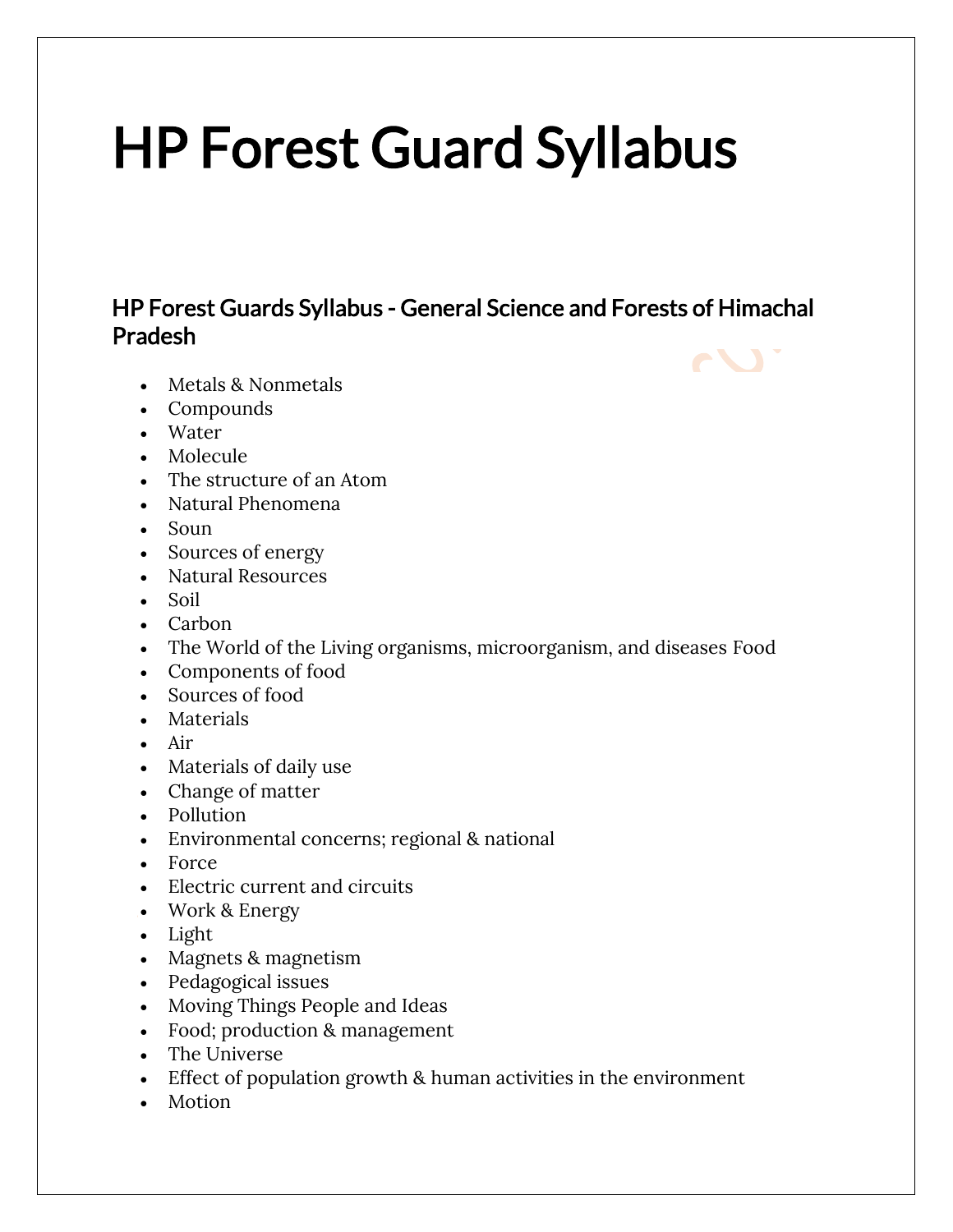- Assessment of Data and Information Sources for Compiling Forestry Accounts for Himachal Pradesh
- Building Forest Resource Accounts for Himachal Pradesh
- Land Use Classification in Himachal Pradesh
- Pathway for the Physical Asset Accounts for the Selected Assets
- FSI Classification Scheme
- Forest Cover in Himachal Pradesh Based on FSI Assessment and etc.

#### HP Forest Guards Syllabus - General Awareness

- National Dance
- Music & Literature
- Indian Culture
- Scientific observations
- Political Science
- World organizations
- Countries and Capitals
- Famous Places in India
- Books and Authors
- Important Dates
- About India and it's neighboring countries
- Science and innovations
- New inventions
- Economic problems in India
- Geography of India
- National and International current affairs

## HP Forest Guards Syllabus - Environment and Wildlife

- Bio-Diversity
- Water Resource Degradation
- Climate Change and Environment
- Environment and Urbanization
- Mining and Environment
- Agriculture and Environment
- Renewable Energy
- Environmental impact assessment
- Concept of Sustainable Development
- Studying birds: Count Techniques
- Wildlife Poaching control
- Wildlife-Livestock interactions
- Conservation and Wildlife Research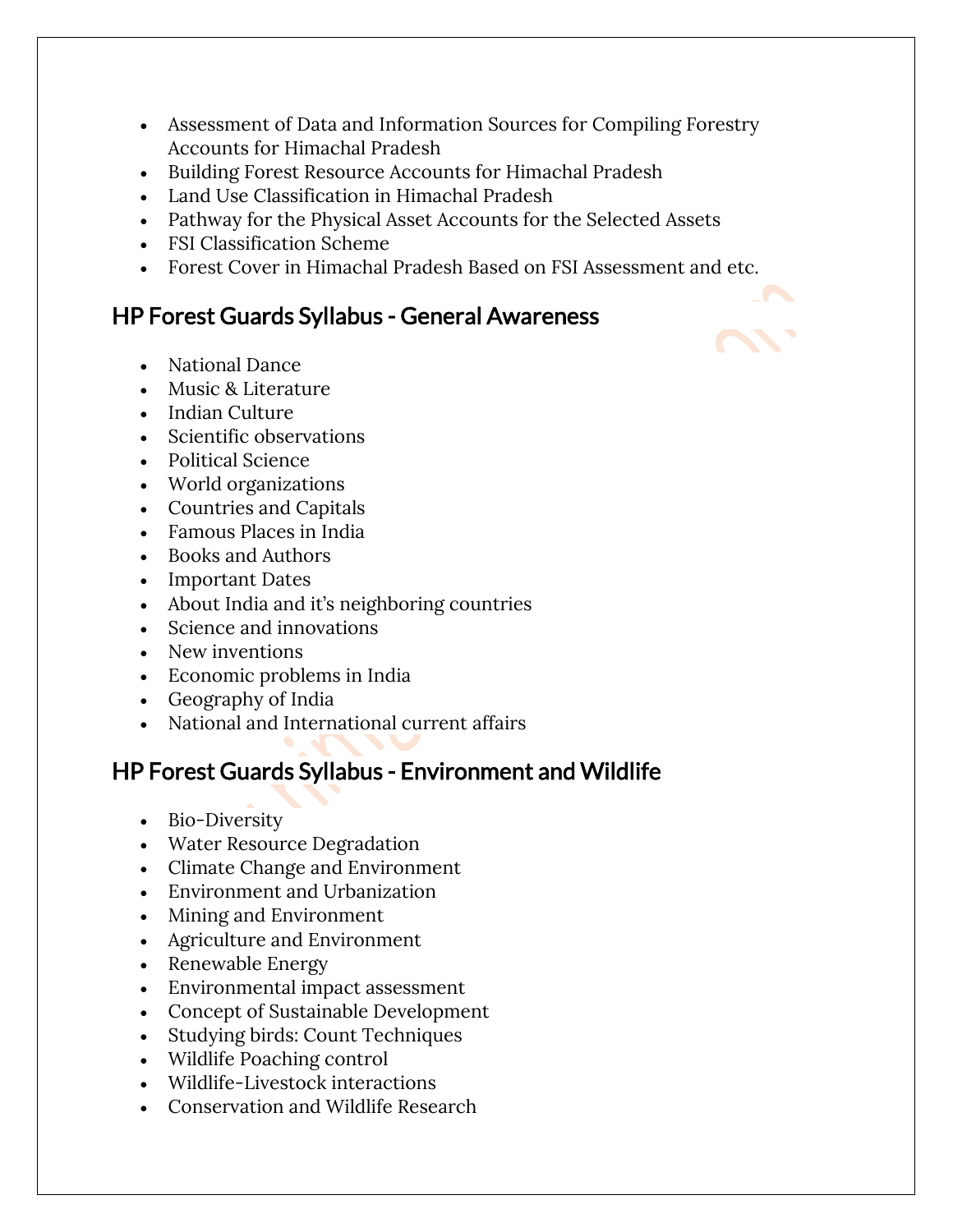- Bird diversity
- Mammal identification and social organization

# HP Forest Guard Syllabus - General Knowledge

- Awards
- Authors
- Flower
- Defense
- Culture
- Religion
- Languages
- Capitals
- Wars and
- Neighbors
- Current Affairs
- History
- Anthem
- Important National Facts
- Heritage and Arts
- Dance
- Currencies
- Bird
- Animal
- Abbreviations
- Discoveries
- Diseases and Nutrition
- Song
- Flag
- Monuments
- Personalities
- Freedom Movement
- Championships
- Winners
- Terms
- Common Names
- Full forms
- Soil
- Rivers
- Mountains
- Ports
- Inland Harbours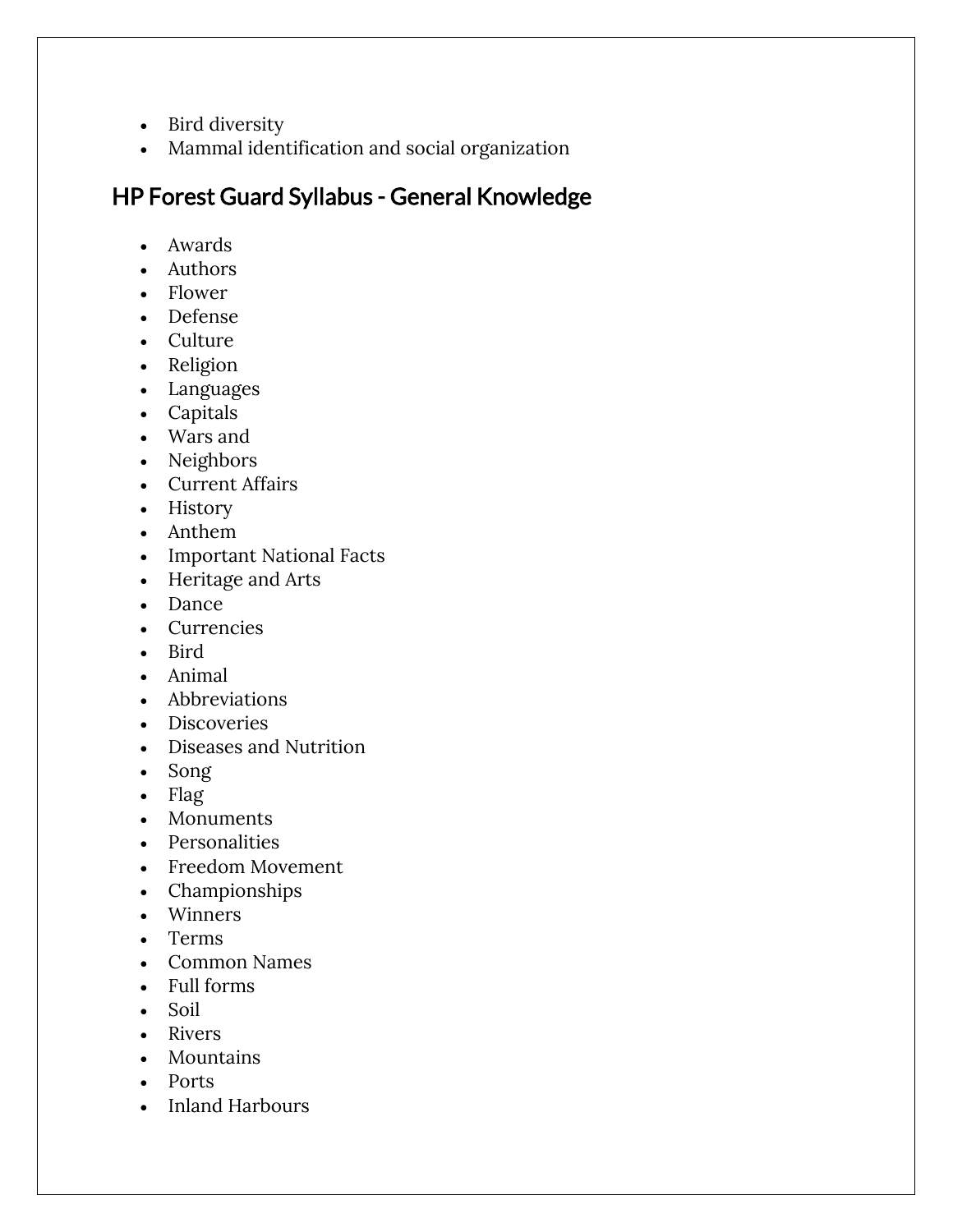- Number of Players
- Culture
- Religion
- Dance
- Heritage and Arts

#### HP Forest Guards Syllabus - Aptitude

- Probability
- Time and Distance
- Quadratic Equations
- Odd Man Out
- Races and Games
- Numbers and Ages
- Averages
- Mensuration
- Profit and Loss
- Problems on Numbers
- Pipes and Cisterns
- Indices and Surds
- Simple Equations
- Permutations and Combinations
- Compound Interest
- Boats and Streams
- Simplification and Approximation
- Mixtures and Allegations
- Simple Interest
- Problems on LCM and HCF
- Time and Work Partnership

#### HP Forest Guards Syllabus - - Reasoning

- Mirror Images
- Grouping Identical Figures
- Figure Matrix Questions
- Problem on Age Calculation
- Decision Making
- Inference
- Analogy
- Non-Verbal Series
- Test of Direction Sense
- Number Series